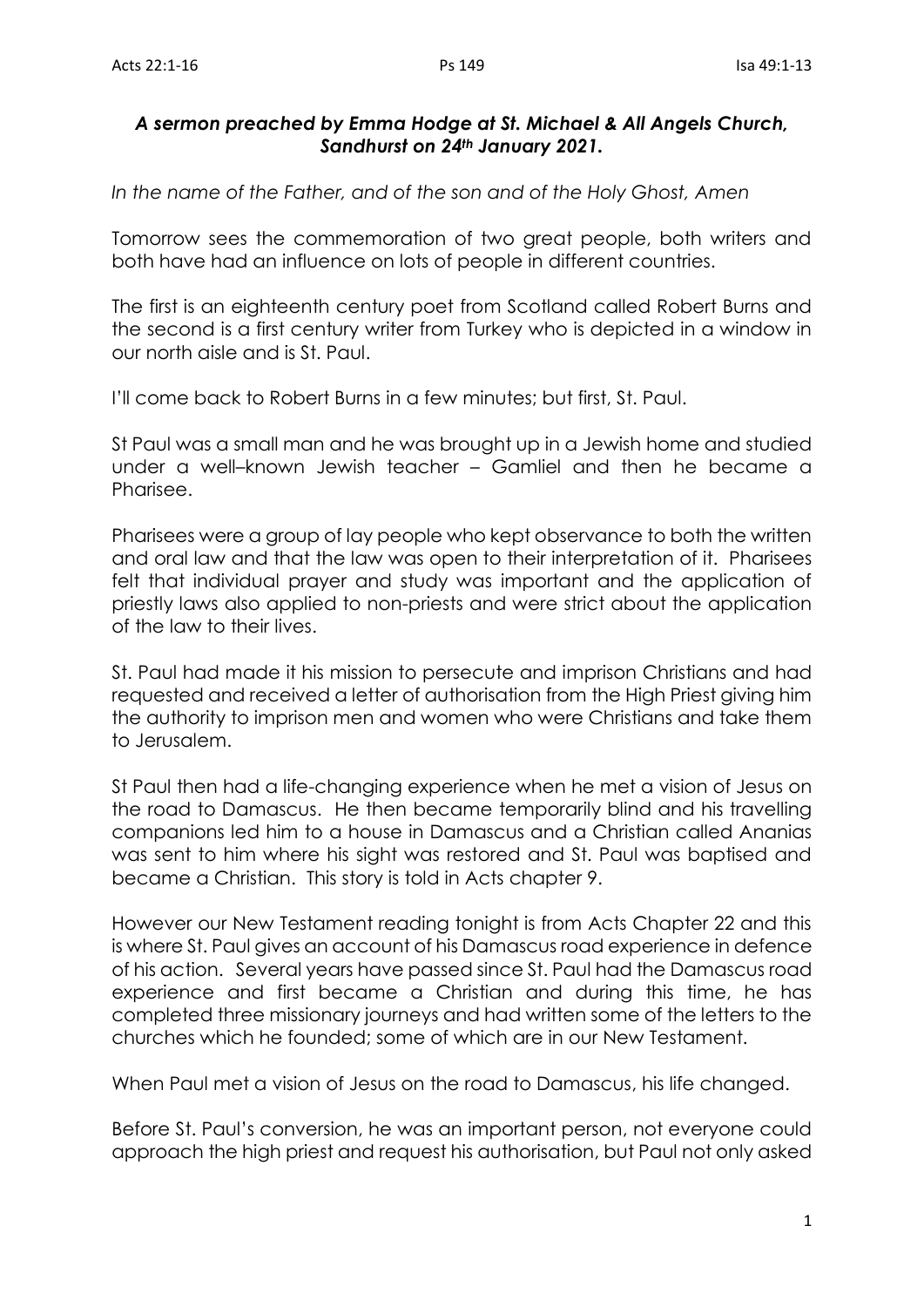for authority, he also received the letter of authorisation to imprison Christians he found on his journey.

After St. Paul's conversion, he had to be reliant on other people.

Firstly he was reliant on his travelling companions to take him to the correct house in Damascus; secondly he had to be reliant on Ananias to obey God and for Ananias to meet Paul, thirdly he had to be reliant on God, to restore his sight, through Ananias and lastly he had to be reliant on other Christians to vouch for him, and that he had changed from persecutor to fellow Christian and that it was safe to meet with St. Paul.

From the early days following his conversion, Paul was a keen public speaker, preaching about Jesus, however his message was not always welcomed and on several occasions he and his companions found themselves facing an angry mob of people.

And it is after one such encounter in Jerusalem that Paul is arrested and has to defend his faith and his defence includes the account of his conversion and it this is the passage we heard tonight.

Paul uses his skill and experience as a public speaker to quieten the angry mob and he addresses the mob in Hebrew.

The language that most people spoke in Jerusalem at the time for day to day conversations would have been Aramaic. Hebrew was used by Jews when they read from scripture and was used in formal Jewish proceedings, by speaking in Hebrew, Paul carefully forced his audience to listen to him as he not only tells people that he was a Jew but he proves it by speaking Hebrew.

The passage we heard tonight stops after the account of Paul's baptism, but this is not the end of the account of St. Paul's defence of his faith. Paul continues speaking and then Paul upsets the crowd which then draws the attention of the Roman commander and the Roman commander orders Paul to be taken into his barracks to be questioned in detail and flogged. This is not the only time in Paul's life as a Christian which he finds himself in prison.

St. Paul is known for his missionary journeys, for writing letters to the churches which he established, several of which are in our New Testament, and for encouraging fellow Christians.

St. Paul is also a controversial figure, he had strong views and opinions on various topics and especially the role of women, which contradict to Jesus' own actions and words on the topic.

However whatever your view on St. Paul is, his legacy is the spreading of faith and the New Testament letters which we are able to read and study.